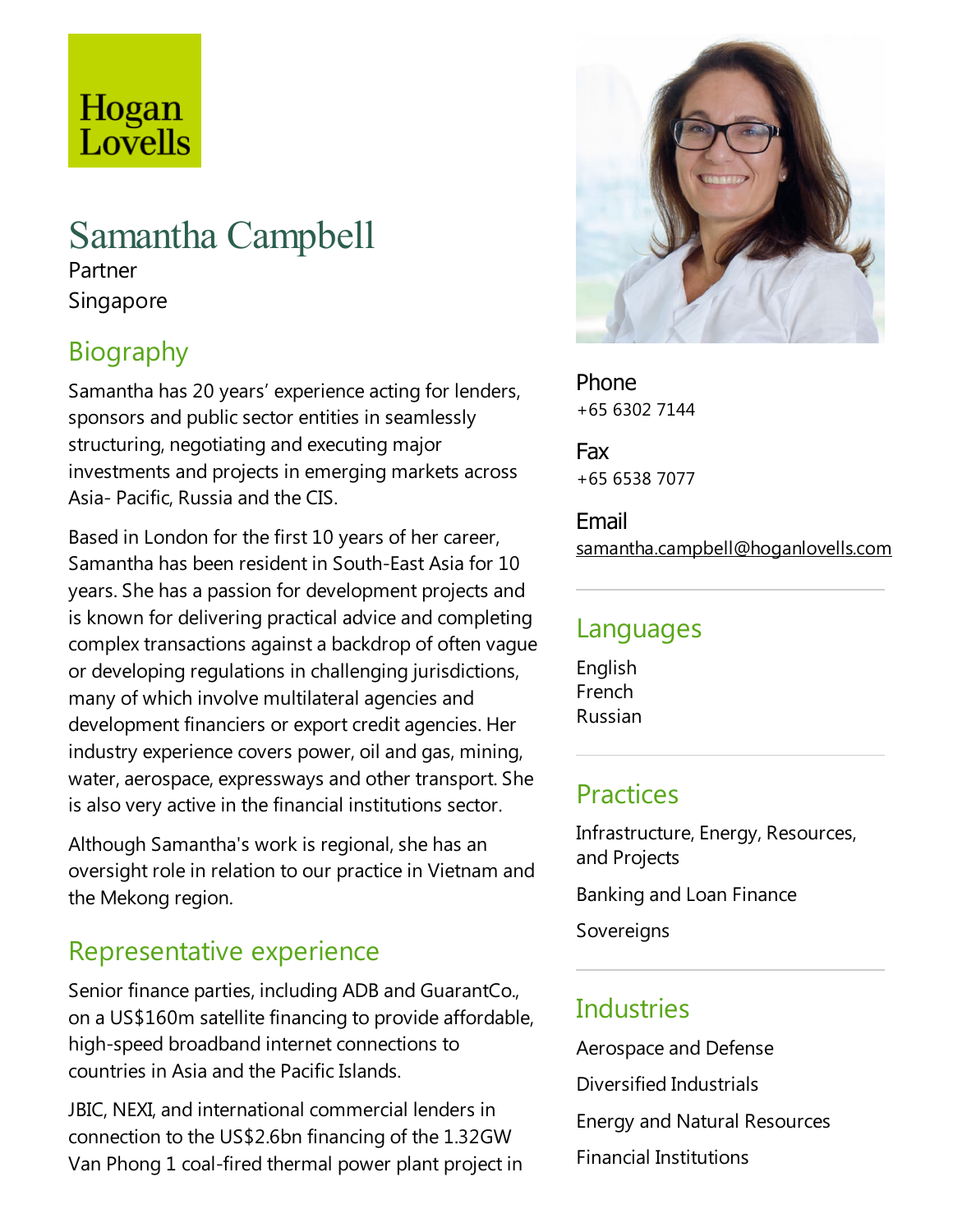Vietnam.

TEPCO on its acquisition of a large minority interest in the Coc San Hydropower Plant in Vietnam.This project was awarded 'Hydro Deal of the Year' by IJGlobal Awards – Asia Pacific 2018.

OCBC Bank and MUFG Bank, Ltd. on the refinancing of the Changi NEWater II infrastructure project in Singapore.

Aboitiz Power on acquisition of the Dam Nai wind project farm in Ninh Thuan Province, Vietnam.

K-EXIM and syndicates of Lenders in relation to the US\$795m credit facilities for the US\$1.65bn Thai Binh 2 1200MW power plant project.

#### Awards and rankings

- **Projects, Infrastructure & Energy (Vietnam), Foreign** Expert Based in Singapore, Chambers Asia-Pacific, 2018-2020
- Banking & Finance (Vietnam), Foreign Expert Based in Singapore, Chambers Asia-Pacific, 2018-2020
- Corporate/M&A (Vietnam), Foreign Expert Based in Singapore, Chambers Asia-Pacific, 2018-2020
- Banking & Finance (Expertise Based Abroad) (Vietnam) Expertise based abroad in Singapore, Chambers Global, 2020

#### Latest thinking and events

- Analysis
	- **Fundamental Reforms to Environmental Law in** Vietnam
- **Insights** 
	- **Power market prospects in Vietnam**
- **Brochures** 
	- **Offshore Wind Worldwide Regulatory framework** in selected countries
- **Press Releases** 
	- $\blacksquare$  Hogan Lovells advises International Finance Corporation on the first social bond issued in the

Private Capital

#### Areas of focus

Project Finance, DFI and ECA Finance

Power: Renewable Power

Power:Thermal Power

Power: Transmission, Storage, Sales, and Trading

Distressed Asset Management, Refinancing, and Restructuring

Oil and Gas: Refinery and Petrochemical Projects

**Water** 

Sovereigns: Infrastructure, Energy and Projects

Sovereigns: PPP / Complex Projects

Sustainable Finance & Investment

### Education and admissions

### Education

Postgraduate Diploma in Law, The University of Law

Legal Practice Certificate, The University of Law

MA Hons (European History and Russian), University of Edinburgh

#### Bar admissions and qualifications

Solicitor, England and Wales